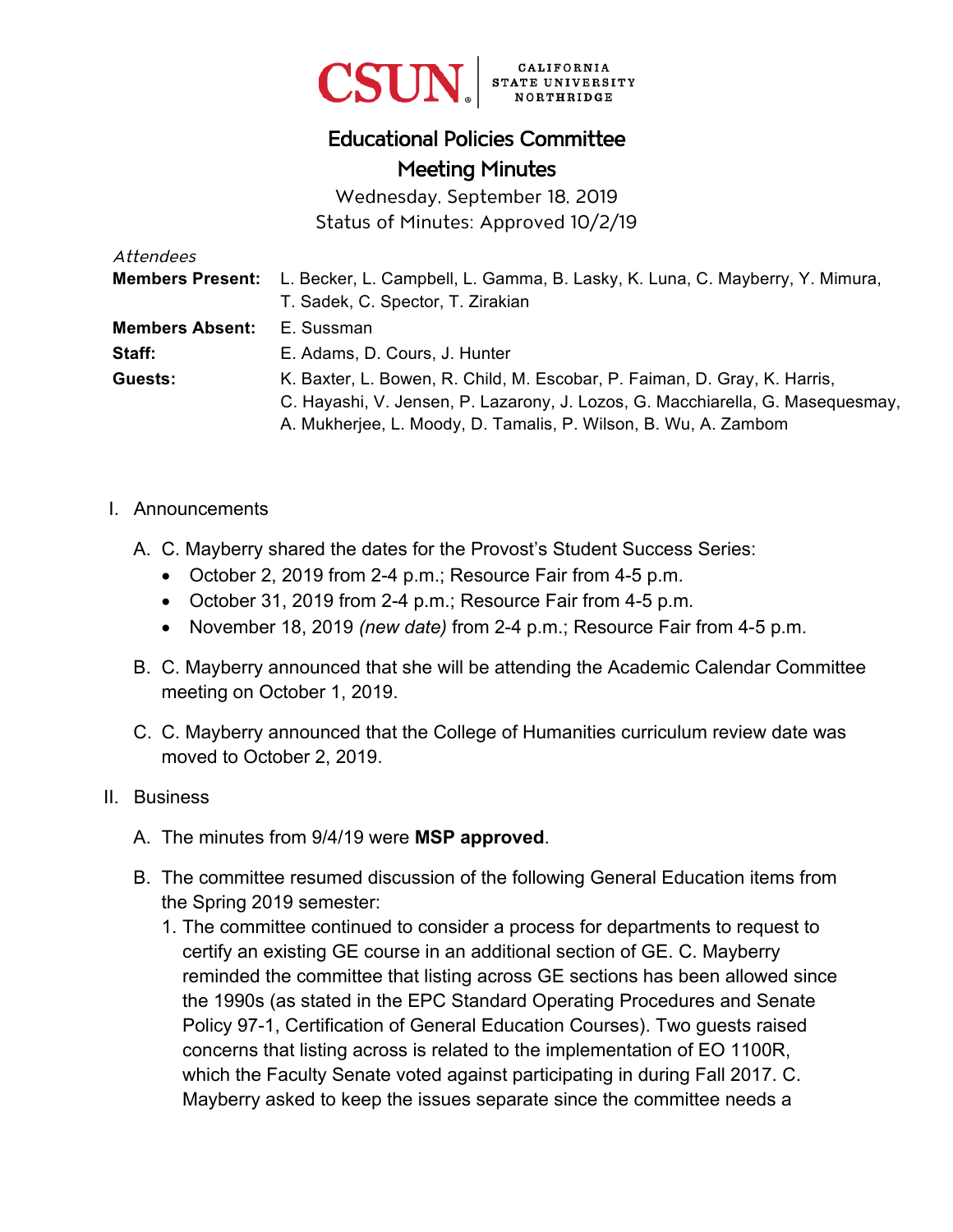process for listing across, regardless of the GE plan. The committee intends to review GE curriculum that was allowable under Plan R. Concerns should be addressed to the Faculty Senate. After discussion, it was **MSP (one abstention)** to approve the form and matrices to certify an existing GE course in an additional section of GE. The approved forms are included with these minutes as Attachments I and II.

- 2. The committee continued to review the chart to determine which types of General Education proposals can be considered by EPC. Two guests raised concerns that approving GE curriculum under the framework of Plan R that aligns with Plan E is a violation of faculty governance. Based on committee feedback, the chart will be revised for consideration at the next meeting.
- C. C. Mayberry reminded the committee that the [Attendance Policy](https://catalog.csun.edu/policies/attendance-class-attendance/) was discussed last fall. Four potential issues were identified: how to determine whether a student attended an online class, whether extraordinary circumstances should be considered, and the timeframe and method of communication for the faculty member to contact the student. E. Adams shared additional concerns that were discovered this semester. New freshmen do not understand the policy and are often surprised by it. Communication from the faculty member often cites the language of the policy, which is unfriendly and becomes a disincentive for freshmen to want to stay at the institution. Research shows that first time freshmen decide within the first four weeks whether to continue with college. E. Adams asked the committee to consider rewriting the policy with a focus on student success. C. Mayberry suggested forming a subcommittee to rewrite the policy and bring it back to the committee for discussion.
- D. The following items were informational and not voted on (effective Spring 2020). **SELECTED TOPICS Mike Curb College of Arts, Media, and Communication** 1. JOUR 495POD – Podcasting: Audio Journalism (3) **College of Humanities**  2. ENGL 421HM – SF, Fantasy, Ecology, and History in the Work of Hayao Miyazaki (3) **College of Social and Behavioral Sciences**  3. CJS 454CT – Criminal Courts (3) 4. CJS 454HP – Global History of Policing (3) 5. CJS 454DM – Disaster Management and Environmental Justice (3) **PREVIOUSLY OFFERED EXPERIMENTAL TOPICS David Nazarian College of Business and Economics** 6. MGT 496G – The Strategic Consequences of Blockchains (3) **College of Engineering and Computer Science**  7. COMP 196AB/L – Introduction to Algorithms and Programming B and Lab (2/1)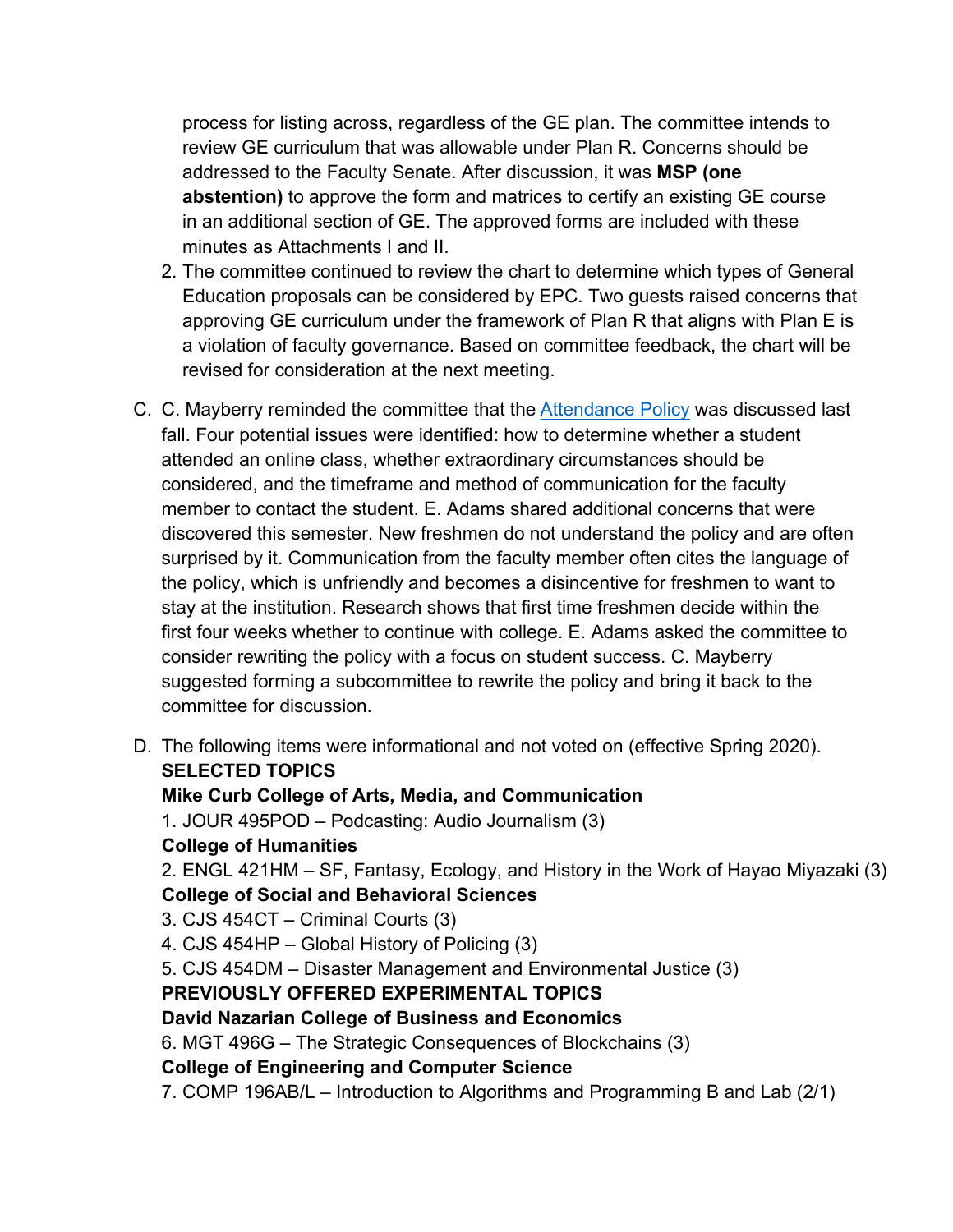8. CIT 496P – Advanced Practicum in Information Technology (3)

**College of Health and Human Development**

9. RTM 496ME – Design, Implementation and Evaluation of Large-Scale Events (3)

## **College of Social and Behavioral Sciences**

10. SOC 396ME – People, Society, and Culture in the Middle East (3)

- E. Previously Offered Experimental Topics
	- **College of Social and Behavioral Sciences**
	- 1. HIST 496EH U.S. Environmental History (3). **MSP approved** to offer the course in Fall 2020 with a suggested edit to course description.
- F. Early Implementation Proposals

# **Mike Curb College of Arts, Media, and Communication**

#### *Journalism*

### *Course Modification*

1. JOUR 397B – News Practicum (2). **MSP approved** for Spring 2020 implementation. **College of Science and Mathematics** 

#### *Geological Sciences*

#### *New Course*

2. GEOL 344 – California Geology (3). **MSP approved** for Spring 2020 implementation. **College of Health and Human Development** 

### *Nursing*

It was **MSP** to consider items II.F.3.-II.F.17. for early implementation.

### *Course Deletions*

- 3. NURS 319 Effective Communications in Professional Nursing (2). **MSP approved**.
- 4. NURS 321/AL Adult/Aged Medical-Surgical Nursing (4/8). **MSP approved**.

### *New Courses*

- 5. NURS 320/L Intermediate Medical Surgical Nursing (4/3). **MSP approved** with revisions.
- 6. NURS 422/L Advanced Medical Surgical Nursing and Clinical Laboratory (4/3). **MSP approved** with revisions.
- 7. NURS 498 Clinical Intensive (2). **MSP approved** with revisions.

### *Course Modifications*

- 8. NURS 307/L Health Assessment in Self Care Agency and Lab (2/1). **MSP approved**.
- 9. NURS 315 Pharmacology and Self-Care Agency (2). **Tabled** for addition of the syllabus.
- 10. NURS 427/L Dynamics of Nursing Leadership and Leadership in Nursing Lab (3/2). **Tabled** for addition of the syllabus.
- 11. NURS 428/L Community and Population Health Nursing and Lab (3/2). **MSP approved**.
- 12. NURS 318/L Introduction to Professional Nursing and Lab (3/4). **MSP approved**.
- 13. NURS 426 Nursing Systems Issues and Ethics (3). **MSP approved**.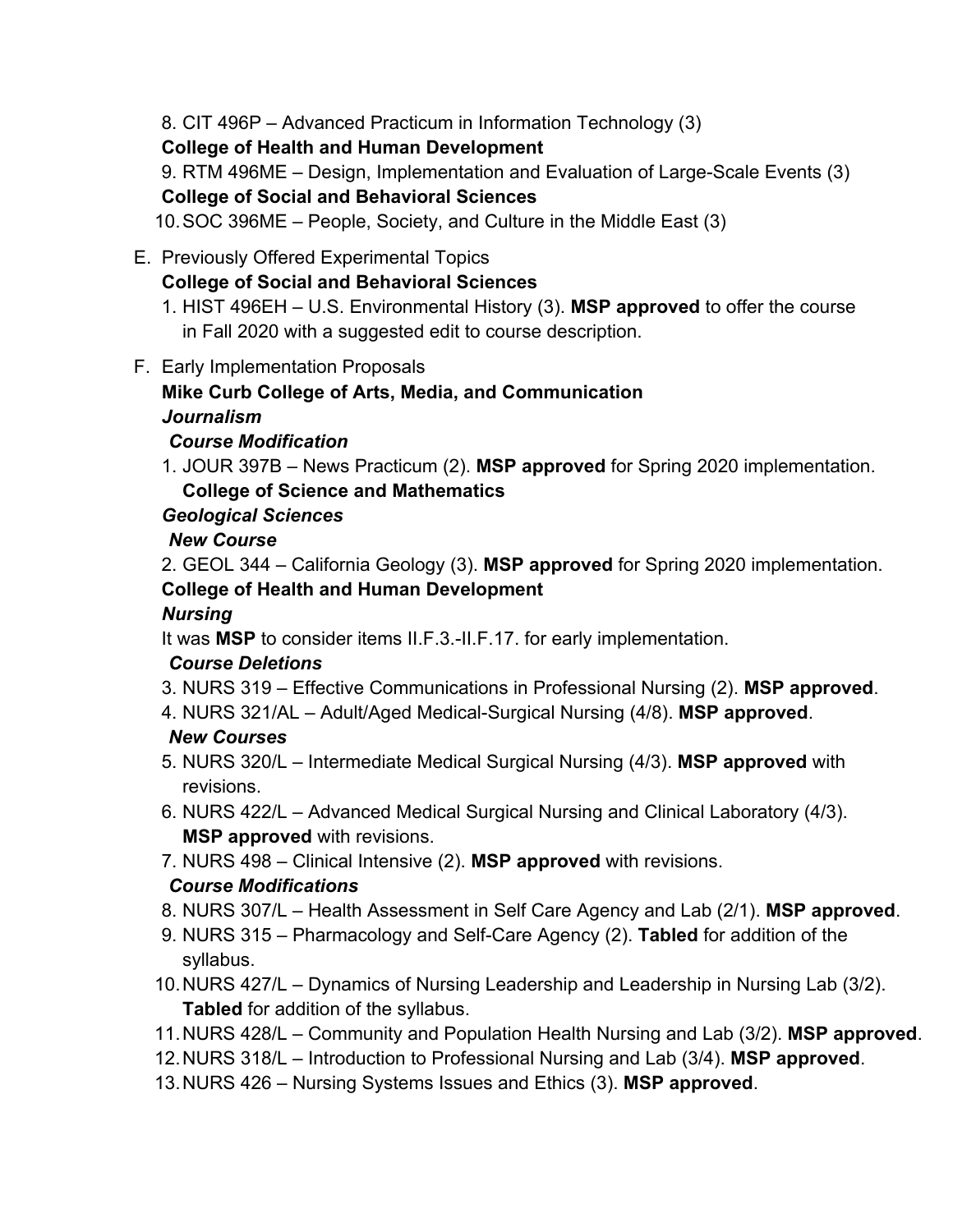- 14. NURS 430/L Psychiatric/Mental Health Nursing and Clinical Laboratory (2/1). **MSP approved**.
- 15. NURS 443/L Nursing Care of Children and Clinical Lab (2/1.5). **MSP approved**.

16. NURS 444/L – Nursing Care of Childbearing Family and Clinical Lab (2/1.5). **MSP approved**.

#### *Program Modification*

- 17. Nursing, B.S. Accelerated Option. **Tabled** pending approval of NURS 315 and NURS 427/L.
- G. College of Science and Mathematics

### *Biology*

#### *Program Modification*

1. Biology Minor. **MSP approved** with revisions.

### *Course Modifications*

- 2. BIOL 211 Human Anatomy (2). **MSP approved**.
- 3. BIOL 212 Laboratory Studies in Human Anatomy (1). **MSP approved**.
- 4. BIOL 215/L Introductory Microbiology and Lab (2/2). **MSP approved** with updated consultation.
- 5. BIOL 327 Ecology and People (3). **MSP approved** with revisions.
- 6. BIOL 375 Emerging Issues in Regenerative Medicine (3). **MSP approved** with revision to the GE section listed in the course description.

### *New Courses*

- 7. BIOL 213 Human Anatomy for Health Sciences (3). Postponed due to lack of time.
- 8. BIOL 218/L Microbes and People and Lab (2/1). Postponed due to lack of time.
- 9. BIOL 292/L Wild SoCal and Field Studies (2/1). Postponed due to lack of time.

## *Chemistry and Biochemistry*

### *Program Modifications*

- 10. Biochemistry, B.S. Postponed due to lack of time.
- 11. Chemistry, B.A. Postponed due to lack of time.
- 12. Chemistry, B.S. Postponed due to lack of time.

### *Geological Sciences*

### *Course Modification*

13. GEOL 110 – Earth and Life Through Time (3). Postponed due to lack of time.

## *New Courses*

- 14. GEOL 113 Earth and Life Through Time (2). Postponed due to lack of time.
- 15. GEOL 117/L Geological Disasters and Lab (2/1). Postponed due to lack of time.

## *Physics and Astronomy*

### *New Course*

16. ASTR 154 – Elementary Astronomy (2). Postponed due to lack of time.

### *Course Modification*

17. ASTR 301 – The Dynamical Universe (3). Postponed due to lack of time.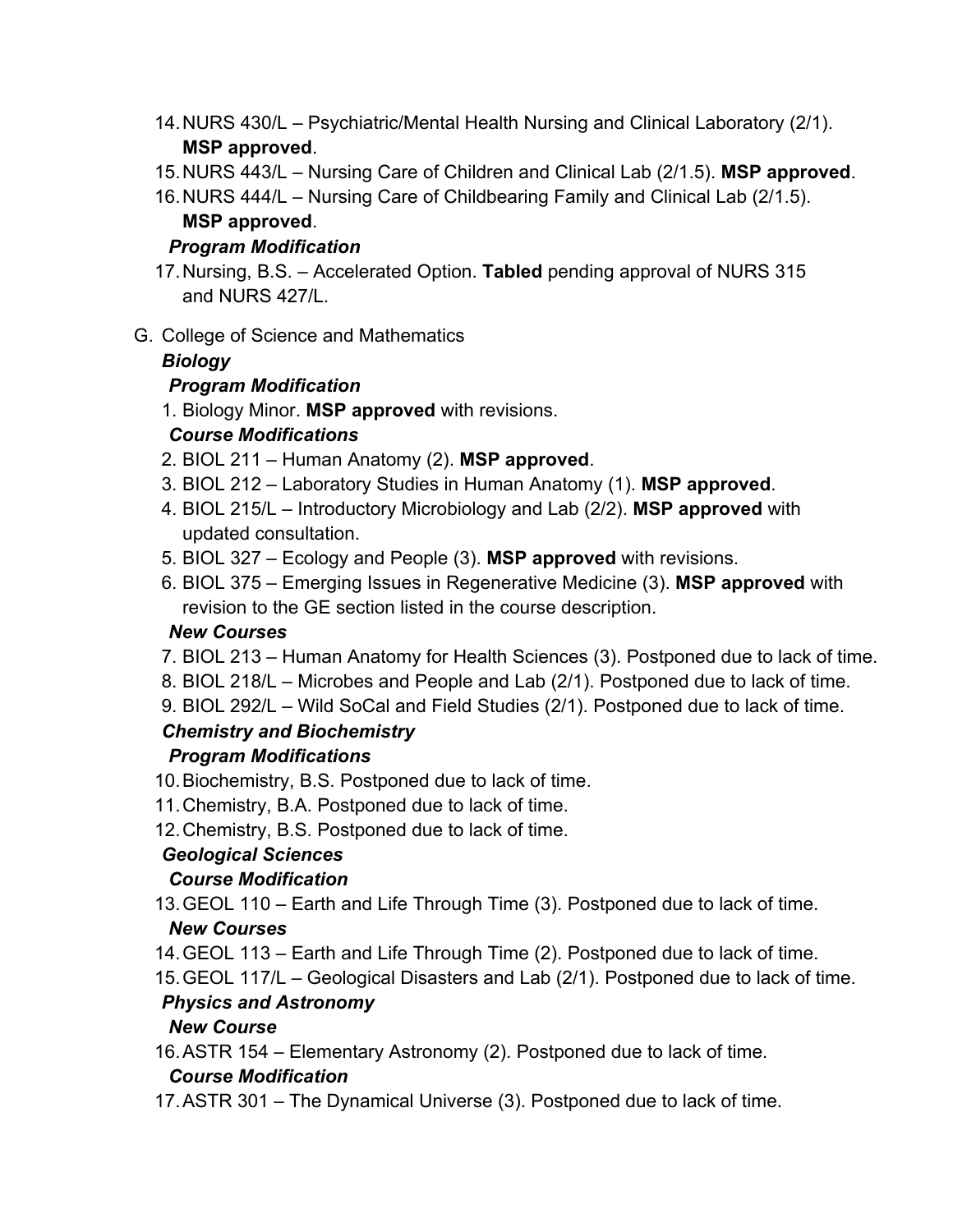18. PHYS 365 – Experimental Physics I (2). Postponed due to lack of time.

#### *Mathematics*

#### *New Courses*

- 19.MATH 444 Statistical Modeling (3). Postponed due to lack of time.
- 20. MATH 445 Statistical Foundations to Machine Learning (3). Postponed due to lack of time.

Meeting adjourned at 4:00 p.m.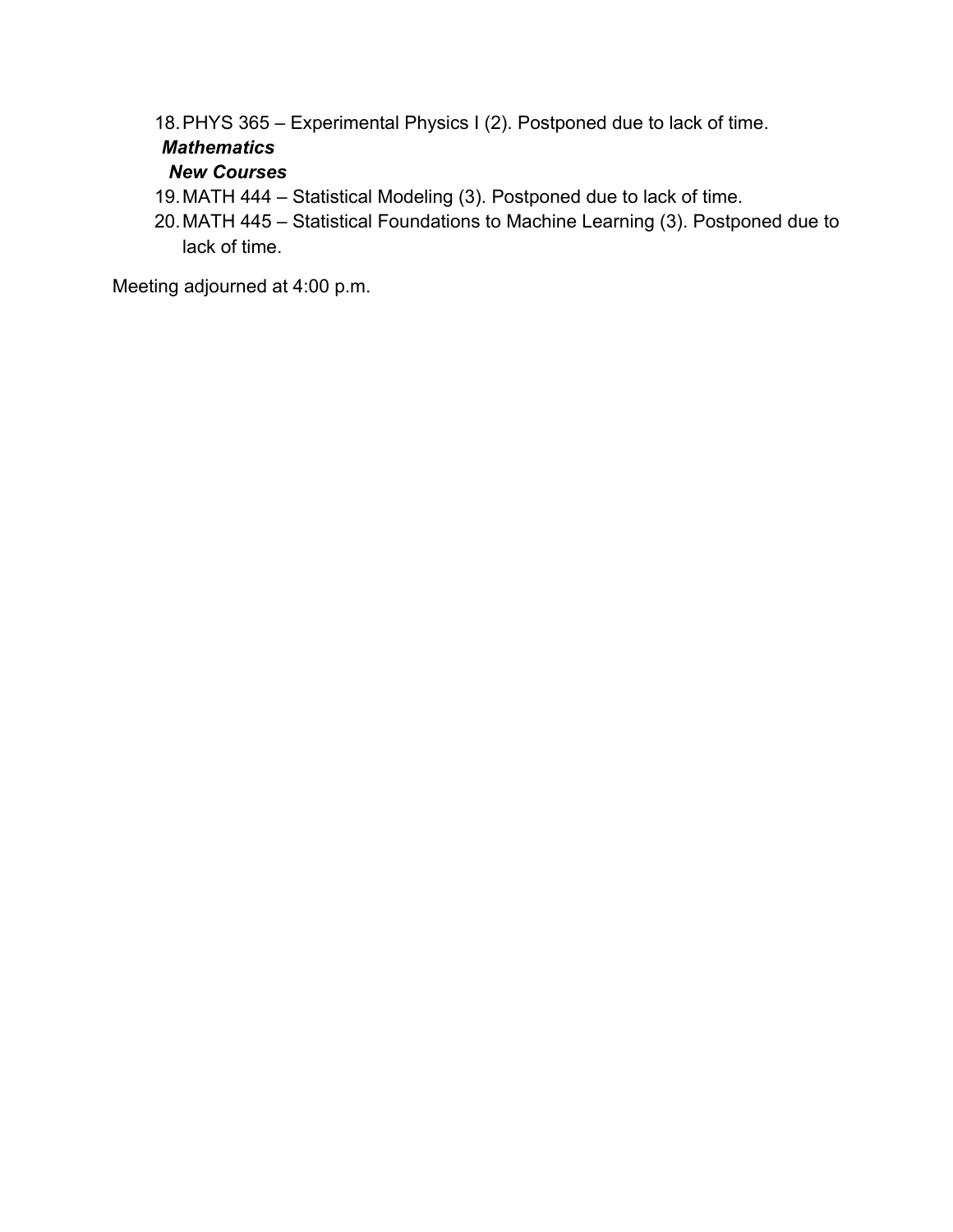#### **ATTACHMENT I**

#### **REQUEST TO CERTIFY AN EXISTING GE COURSE IN AN ADDITIONAL SECTION OF GE**

This form is to be used only to add an additional GE section to a previously-certified GE course without other course modifications and must be submitted by the College to EPC according to the normal EPC curriculum calendar. Attach: (1) a Student Learning Outcome Matrix for the proposed GE section demonstrating that the course SLOs meet **at least two** of the GE section SLOs, and (2) a course syllabus updated to include the relevant SLOs from the proposed GE section (as required by CSUN's [Syllabus Policy\)](https://www.csun.edu/sites/default/files/csun-syllabus.pdf).

| <b>COLLEGE</b> | <b>DEPARTMENT</b>                               |  |
|----------------|-------------------------------------------------|--|
|                | <b>SUBJECT ABBREVIATION &amp; COURSE NUMBER</b> |  |

**COURSE TITLE** 

| <b>CURRENT GE SECTION</b> |  |
|---------------------------|--|
|                           |  |

**PROPOSED ADDITIONAL GE SECTION** \_\_\_\_\_\_\_\_\_\_\_

#### **JUSTIFICATION**

Please briefly explain (in no more than one paragraph) how the course meets the SLOs of the proposed GE section:

#### **RECORD OF CONSULTATION:**

| Date: | Dept/College: | <b>Department Chair/Program</b><br>Coordinator | Concur |
|-------|---------------|------------------------------------------------|--------|
|       |               |                                                |        |
|       |               |                                                |        |
|       |               |                                                |        |
|       |               |                                                |        |
|       |               |                                                |        |
|       |               |                                                |        |

#### **APPROVALS:**

| Department Chair/Program Coordinator: |       |  |
|---------------------------------------|-------|--|
| College (Dean or Associate Dean):     | Date: |  |
| Educational Policies Committee:       | Date: |  |
| Provost:                              | Date: |  |

Form Approved by EPC 9/18/19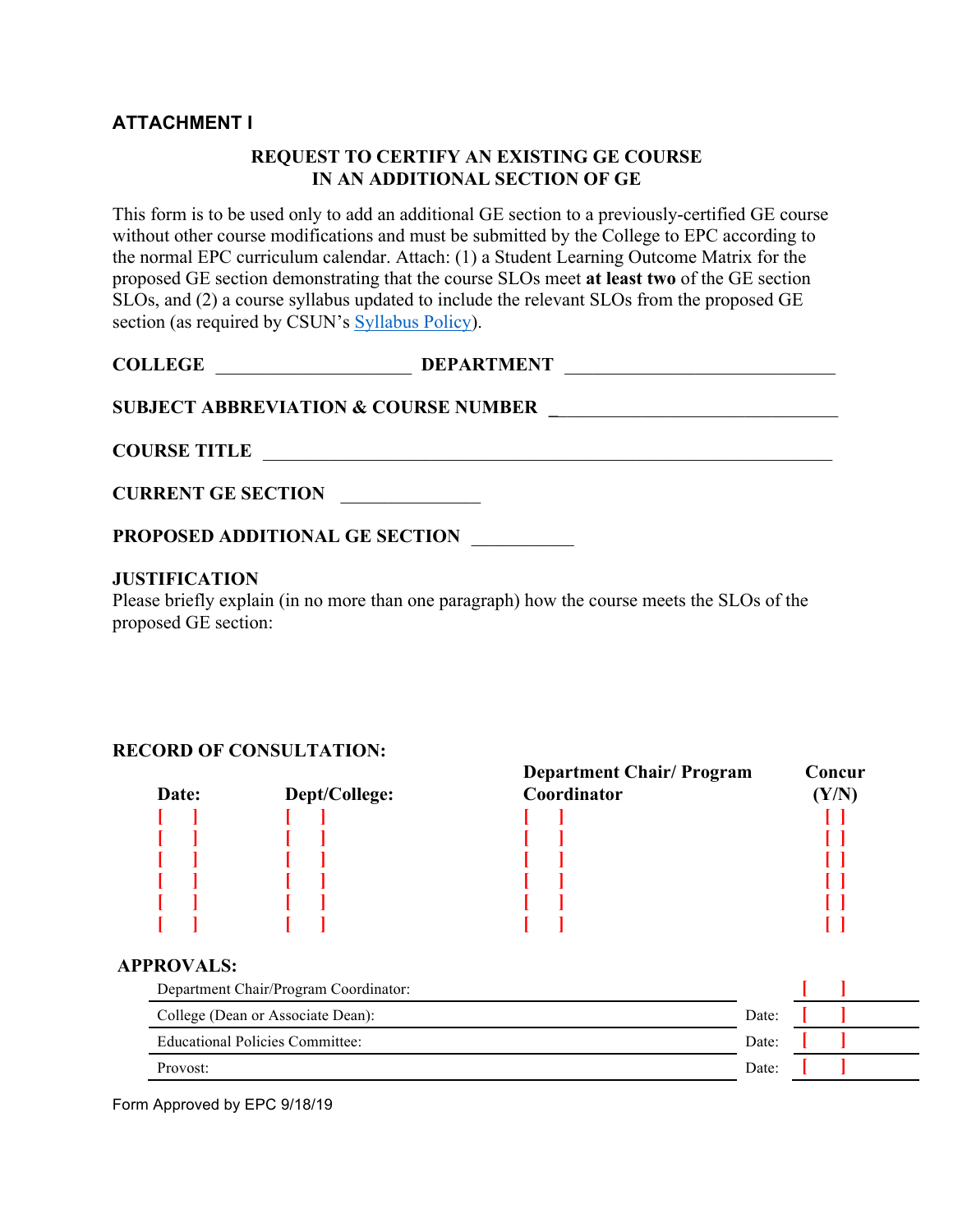# GE Section Mathematics

Subject abbreviation, course number, and title of the course being proposed for this GE section:  $\mathcal{L}_\mathcal{L} = \mathcal{L}_\mathcal{L} = \mathcal{L}_\mathcal{L} = \mathcal{L}_\mathcal{L} = \mathcal{L}_\mathcal{L} = \mathcal{L}_\mathcal{L} = \mathcal{L}_\mathcal{L} = \mathcal{L}_\mathcal{L} = \mathcal{L}_\mathcal{L} = \mathcal{L}_\mathcal{L} = \mathcal{L}_\mathcal{L} = \mathcal{L}_\mathcal{L} = \mathcal{L}_\mathcal{L} = \mathcal{L}_\mathcal{L} = \mathcal{L}_\mathcal{L} = \mathcal{L}_\mathcal{L} = \mathcal{L}_\mathcal{L}$ 

Directions: List the course SLOs (one per box) in the left column. For each course SLO, indicate how the course content satisfies the relevant GE SLOs by entering an I, P or D. [I=introduced (basic level of proficiency is expected); P=practiced (proficient/intermediate level of proficiency is expected); D=demonstrated (highest level/most advanced level of proficiency is expected)]

| Goal:               |                                                                                                                                                            |                                                                                                                                                                          |                                                                                                                                                                                                                                              |                                                                                                                                                                                                               |
|---------------------|------------------------------------------------------------------------------------------------------------------------------------------------------------|--------------------------------------------------------------------------------------------------------------------------------------------------------------------------|----------------------------------------------------------------------------------------------------------------------------------------------------------------------------------------------------------------------------------------------|---------------------------------------------------------------------------------------------------------------------------------------------------------------------------------------------------------------|
| <b>Course SLOs:</b> | GE SLO1<br>Students will represent,<br>understand and explain<br>mathematical<br>information<br>symbolically,<br>graphically, numerically<br>and verbally. | <b>GE SLO 2</b><br><b>Students will develop</b><br>mathematical models of<br>real-world situations and<br>explain the assumptions<br>and limitations of those<br>models. | GE SLO <sub>3</sub><br><b>Students will use</b><br>models to make<br>predictions, draw<br>conclusions, check<br>whether the results are<br>reasonable, and find<br>optimal results using<br>technology when<br>necessary and<br>appropriate. | GE SLO 4<br><b>Students will</b><br>demonstrate an<br>understanding of the<br>nature of mathematical<br>reasoning, including the<br>ability to prove simple<br>results and/or make<br>statistical inferences. |
|                     |                                                                                                                                                            |                                                                                                                                                                          |                                                                                                                                                                                                                                              |                                                                                                                                                                                                               |
|                     |                                                                                                                                                            |                                                                                                                                                                          |                                                                                                                                                                                                                                              |                                                                                                                                                                                                               |
|                     |                                                                                                                                                            |                                                                                                                                                                          |                                                                                                                                                                                                                                              |                                                                                                                                                                                                               |

Form Approved by EPC 9/18/19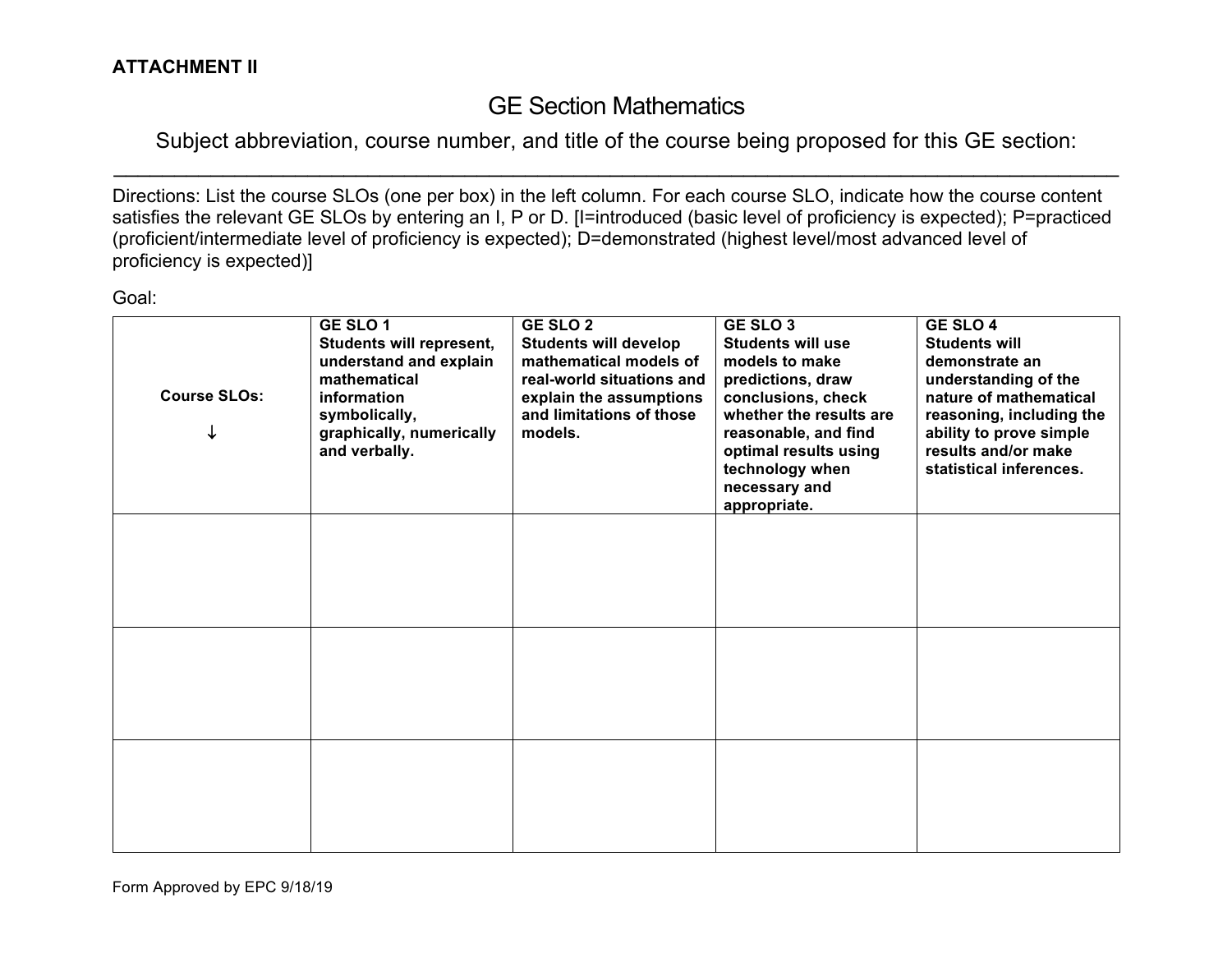## GE Section Natural Sciences

Subject abbreviation, course number, and title of the course being proposed for this GE section:  $\mathcal{L}_\mathcal{L} = \mathcal{L}_\mathcal{L} = \mathcal{L}_\mathcal{L} = \mathcal{L}_\mathcal{L} = \mathcal{L}_\mathcal{L} = \mathcal{L}_\mathcal{L} = \mathcal{L}_\mathcal{L} = \mathcal{L}_\mathcal{L} = \mathcal{L}_\mathcal{L} = \mathcal{L}_\mathcal{L} = \mathcal{L}_\mathcal{L} = \mathcal{L}_\mathcal{L} = \mathcal{L}_\mathcal{L} = \mathcal{L}_\mathcal{L} = \mathcal{L}_\mathcal{L} = \mathcal{L}_\mathcal{L} = \mathcal{L}_\mathcal{L}$ 

Directions: List the course SLOs (one per box) in the left column. For each course SLO, indicate how the course content satisfies the relevant GE SLOs by entering an I, P or D. [I=introduced (basic level of proficiency is expected); P=practiced (proficient/intermediate level of proficiency is expected); D=demonstrated (highest level/most advanced level of proficiency is expected)]

Goal: Students will develop basic knowledge and learn key principles in the natural sciences, including an understanding of the methods of scientific inquiry through laboratory, activity and/or field-based study.

| <b>Course SLOs:</b><br>↓ | GE SLO 1<br><b>Students will</b><br>demonstrate an<br>understanding of<br>basic knowledge,<br>principles and<br>laws in the<br>natural sciences. | <b>GE SLO 2</b><br><b>Students will</b><br>explain how the<br>scientific method<br>is used to obtain<br>new data and<br>advance<br>knowledge. | GE SLO <sub>3</sub><br><b>Students will</b><br>demonstrate an<br>understanding of<br>the logical<br>foundations and<br>boundaries of<br>science. | <b>GE SLO 4</b><br><b>Students will</b><br>recognize the<br>contribution and<br>potential of<br>science in human<br>society and<br>everyday life. | GE SLO 5<br><b>Students will</b><br>demonstrate<br>competence in<br>applying the<br>methods of<br>scientific inquiry. | GE SLO 6<br><b>Students will</b><br>demonstrate an<br>ability to apply<br>scientific<br>knowledge and to<br>critically assess<br>real-world issues<br>and make sound<br>decisions. |
|--------------------------|--------------------------------------------------------------------------------------------------------------------------------------------------|-----------------------------------------------------------------------------------------------------------------------------------------------|--------------------------------------------------------------------------------------------------------------------------------------------------|---------------------------------------------------------------------------------------------------------------------------------------------------|-----------------------------------------------------------------------------------------------------------------------|------------------------------------------------------------------------------------------------------------------------------------------------------------------------------------|
|                          |                                                                                                                                                  |                                                                                                                                               |                                                                                                                                                  |                                                                                                                                                   |                                                                                                                       |                                                                                                                                                                                    |
|                          |                                                                                                                                                  |                                                                                                                                               |                                                                                                                                                  |                                                                                                                                                   |                                                                                                                       |                                                                                                                                                                                    |
|                          |                                                                                                                                                  |                                                                                                                                               |                                                                                                                                                  |                                                                                                                                                   |                                                                                                                       |                                                                                                                                                                                    |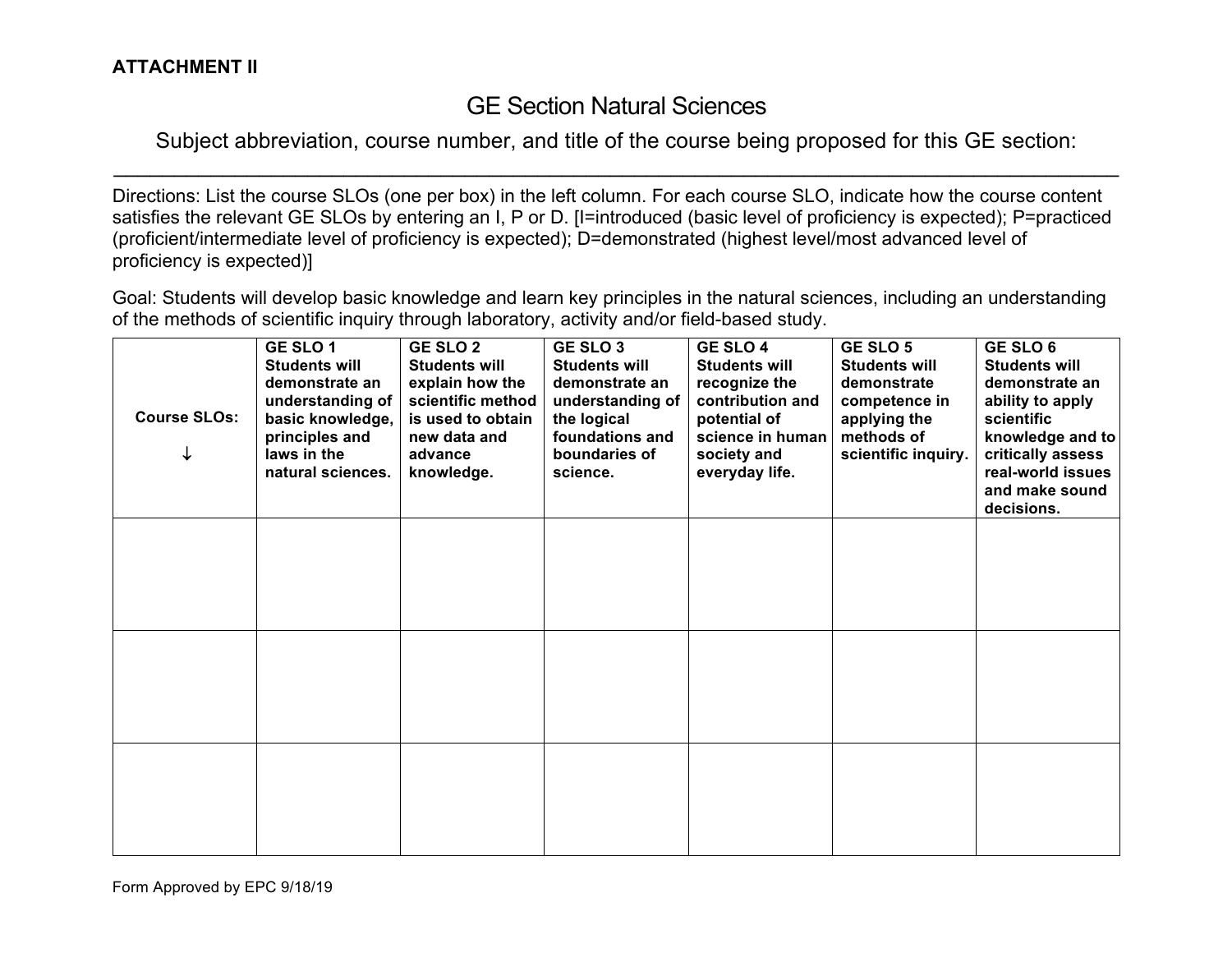# GE Section Arts and Humanities

Subject abbreviation, course number, and title of the course being proposed for this GE section:  $\mathcal{L}_\mathcal{L} = \mathcal{L}_\mathcal{L} = \mathcal{L}_\mathcal{L} = \mathcal{L}_\mathcal{L} = \mathcal{L}_\mathcal{L} = \mathcal{L}_\mathcal{L} = \mathcal{L}_\mathcal{L} = \mathcal{L}_\mathcal{L} = \mathcal{L}_\mathcal{L} = \mathcal{L}_\mathcal{L} = \mathcal{L}_\mathcal{L} = \mathcal{L}_\mathcal{L} = \mathcal{L}_\mathcal{L} = \mathcal{L}_\mathcal{L} = \mathcal{L}_\mathcal{L} = \mathcal{L}_\mathcal{L} = \mathcal{L}_\mathcal{L}$ 

Directions: List the course SLOs (one per box) in the left column. For each course SLO, indicate how the course content satisfies the relevant GE SLOs by entering an I, P or D. [I=introduced (basic level of proficiency is expected); P=practiced (proficient/intermediate level of proficiency is expected); D=demonstrated (highest level/most advanced level of proficiency is expected)]

Goal: Students will understand the rich history and diversity of human knowledge, discourse and achievements of their own and other cultures as they are expressed in the arts, literatures, religions and philosophy.

| <b>Course SLOs:</b> | GE SLO1<br><b>Students will</b><br>explain and reflect<br>critically upon the<br>human search for<br>meaning, values,<br>discourse and<br>expression in one<br>or more eras/<br>stylistic periods or<br>cultures. | <b>GE SLO 2</b><br><b>Students will</b><br>analyze, interpret<br>and reflect<br>critically upon<br>ideas of value,<br>meaning,<br>discourse and<br>expression from<br>a variety of<br>perspectives<br>from the arts and/<br>or humanities. | GE SLO <sub>3</sub><br><b>Students will</b><br>produce work/<br>works of art that<br>communicate to a<br>diverse audience<br>through a<br>demonstrated<br>understanding<br>and fluency of<br>expressive forms. | GE SLO 4<br><b>Students will</b><br>demonstrate<br>ability to engage<br>and reflect upon<br>their intellectual<br>and creative<br>development<br>within the arts<br>and humanities. | GE SLO 5<br><b>Students will use</b><br>appropriate critical<br>vocabulary to describe<br>and analyze works of<br>artistic expression,<br>literature, philosophy or<br>religion and a<br>comprehension of the<br>historical context within<br>which a body of work<br>was created or a<br>tradition emerged. | GE SLO 6<br><b>Students will</b><br>describe and<br>explain the<br>historical and/or<br>cultural context<br>within which a body<br>of work was created<br>or a tradition<br>emerged. |
|---------------------|-------------------------------------------------------------------------------------------------------------------------------------------------------------------------------------------------------------------|--------------------------------------------------------------------------------------------------------------------------------------------------------------------------------------------------------------------------------------------|----------------------------------------------------------------------------------------------------------------------------------------------------------------------------------------------------------------|-------------------------------------------------------------------------------------------------------------------------------------------------------------------------------------|--------------------------------------------------------------------------------------------------------------------------------------------------------------------------------------------------------------------------------------------------------------------------------------------------------------|--------------------------------------------------------------------------------------------------------------------------------------------------------------------------------------|
|                     |                                                                                                                                                                                                                   |                                                                                                                                                                                                                                            |                                                                                                                                                                                                                |                                                                                                                                                                                     |                                                                                                                                                                                                                                                                                                              |                                                                                                                                                                                      |
|                     |                                                                                                                                                                                                                   |                                                                                                                                                                                                                                            |                                                                                                                                                                                                                |                                                                                                                                                                                     |                                                                                                                                                                                                                                                                                                              |                                                                                                                                                                                      |
|                     |                                                                                                                                                                                                                   |                                                                                                                                                                                                                                            |                                                                                                                                                                                                                |                                                                                                                                                                                     |                                                                                                                                                                                                                                                                                                              |                                                                                                                                                                                      |

Form Approved by EPC 9/18/19